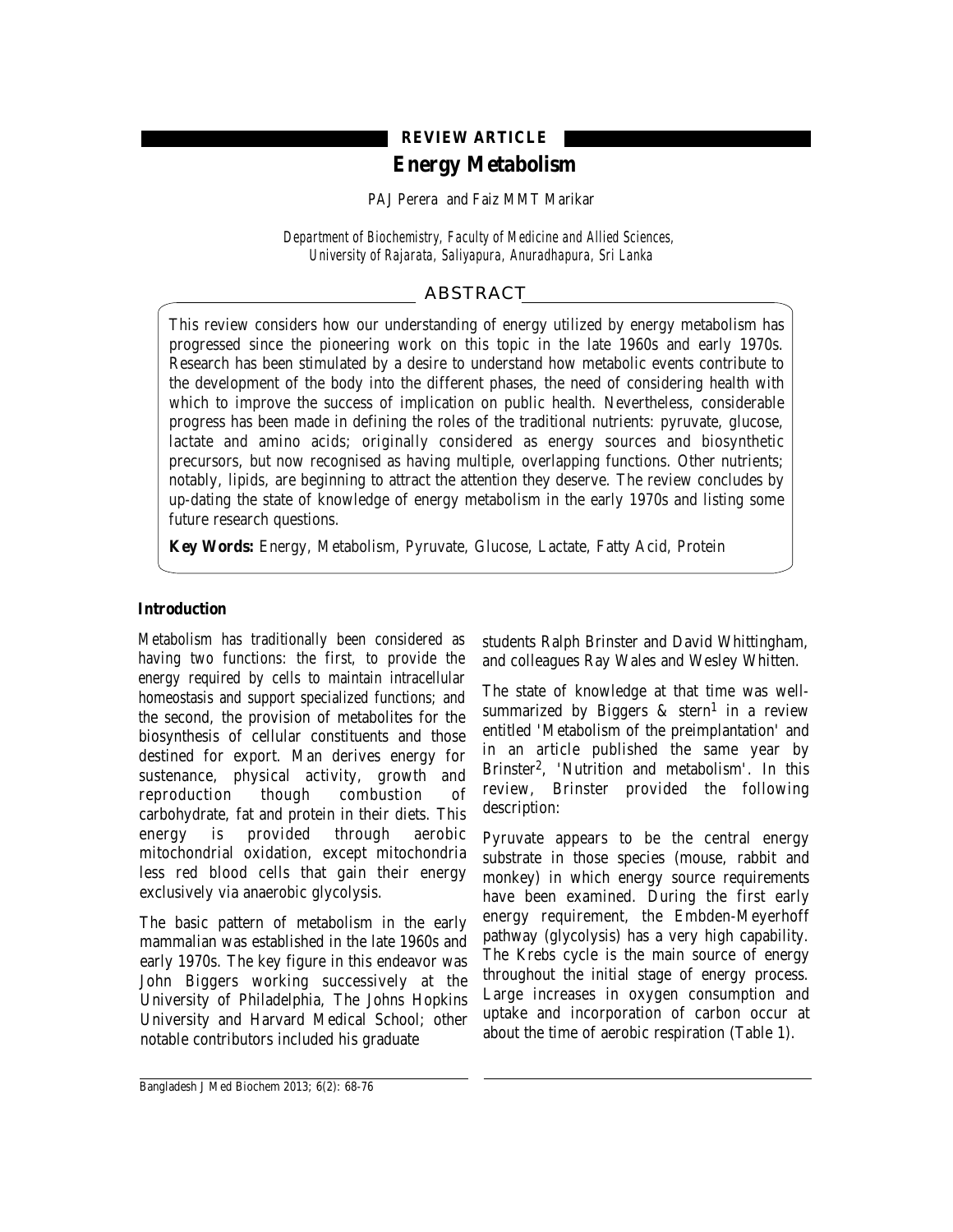69 Bangladesh J Med Biochem; 6(2) PAJ Perera, Faiz MMT Marikar

**Table I:** Oxidation

| Aerobic                                                                                                                  |                                                         |                |                                                 |                  |                                              |               |
|--------------------------------------------------------------------------------------------------------------------------|---------------------------------------------------------|----------------|-------------------------------------------------|------------------|----------------------------------------------|---------------|
| 0 <sub>2</sub><br>Carb ohydrate +<br>02<br>$\ddot{}$<br>Fat<br>02<br>$\ddot{}$<br>Protein<br>Anaerobic<br><b>Glucose</b> | CO <sub>2</sub><br>CO <sub>2</sub><br>$\cos$<br>Lactate | $^+$<br>+<br>+ | H,0<br>H <sub>2</sub> 0<br>H,0<br><b>Energy</b> | $\ddot{}$<br>$+$ | <b>Energy</b><br>Energy<br>Urea<br>$\ddot{}$ | <b>Energy</b> |

The capacity and scope of aerobic energy metabolism has been identified as crucial in meeting long-term functional demands and in setting long-term tolerance to environmental parameters. It supports not only maintenance, but also crucial performances such as foraging, growth, and reproduction. In aerobic oxidation, reducing equivalents of hydrogen extracted from dietary constituents carbohydrate, fat and Cskeletons of amino acids are oxidized to water in the mitochondria with the help of oxygen inhaled through the lungs. When oxygen is limiting, aerobic oxidation is affected and energy production is inhibited. In the case of a stroke, brain function fails as a result of non availability of energy for its maintenance and functioning3. The hydrogen extracted from dietary constituents is transported to mitochondria with help of co-enzymes FMN, FAD, NAD and NADP. For each hydrogen transported via FMN and FAD, 2ATP molecules are produced, whilst hydrogen transported via NAD and NADP, 3ATP molecules are produced4. The oxidation of hydrogen takes place indirectly via the electron transport chain present in the inner mitochondrial membrane. In aerobic metabolism, the end products of carbohydrate and fat oxidation are  $CO<sub>2</sub>$  and  $H<sub>2</sub>O$ , whilst in the case of protein ammonia is additionally produced. However ammonia being neurotoxic is converted to non toxic water soluble urea which is readily excreted in the urine. Conversion of ammonia to urea takes place in the hepatic parenchymal cells with the help of urea cycle enzymes operating in the cytoplasm and the mitochondria. The brain too helps in the detoxication of ammonia by converting αketoglutarate available from the citric acid cycle to glutamic acid and then to glutamine5.

However, as anticipated in a remarkable, authoritative, review by Barnett & Bavister<sup>6</sup> entitled: 'What is the relationship between the metabolism of the preimplantation embryos and their developmental competence?' these distinctions have become blurred since it became apparent that the traditional nutrients have multiple, overlapping functions, and that other nutrients, particularly, lipids, are beginning to attract attention7,8. There is also a welcome interest in downstream events, notably, cell signaling; both intracellular and intercellular. This is a fascinating area since preimplantation embryos exhibit considerable autonomy in vitro and produce their own trophic factors, while engaging in dialog with the female reproductive tract in *vivo*<sup>9</sup> has provided an excellent guide to the molecular complexity involved in these interactions.

When ambient temperature approaches the upper or lower borders of the thermal window, oxygen deficiency generally may develop as a consequence of insufficient functional capacity. This deficit in functional capacity elicits transition to passive tolerance and associated systemic and cellular stress signals such as hormonal responses and oxidative stress. Importantly, passive tolerance also involves the use of anaerobic metabolic pathways and relies on sufficient anaerobic capacity. In fact, anaerobic metabolism may play an important role in setting the capacity of passive tolerance and accordingly, the length of this period. Here, the level of tolerance to temperature-induced hypoxemia benefits tolerance to ambient hypoxia and vice versa. Overall, mechanisms sustaining passive tolerance extend the capacity to survive under extreme conditions of temperature or hypoxia, but passive survival remains timelimited. End product of anaerobic oxidation of glucose is lactate. This is the pathway used by red blood cells to derive energy. Lactate is released to the blood plasma as the cells are devoid of mitochondria (Table 1). It is advantageous to man to transport oxygen in a vehicle (RBC) that is unable to use it! While the rise in glucose consumption during late preimplantation development is well known in all species studied including the human $10$ , there has been less discussion on the reason(s) for this.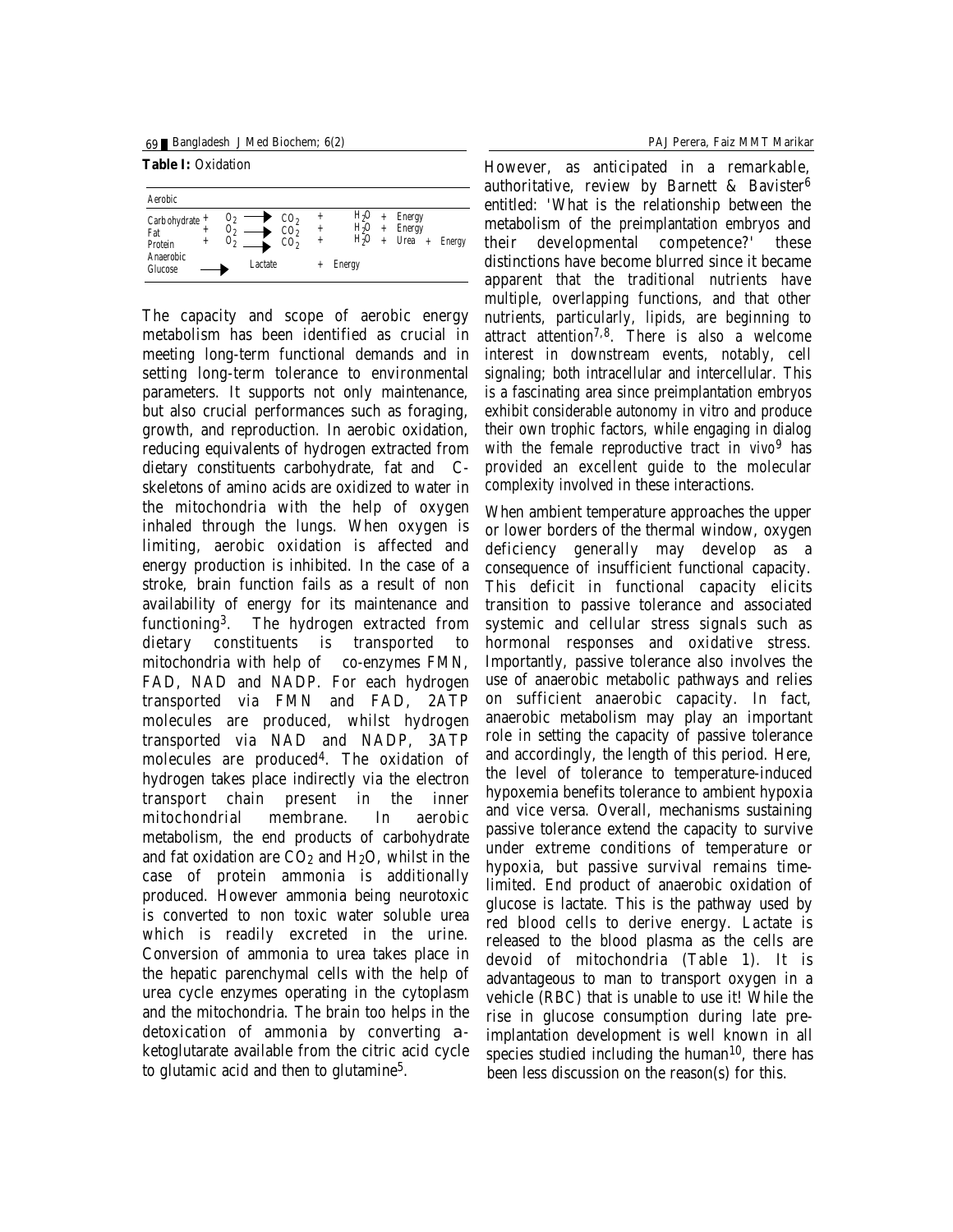# **ATP and Energy**

It is often reported that 'increased ATP levels' are desirable in order to stimulate development; a viewpoint which considers ATP as a 'store of energy'. In reality if we consider the embryo, ATP turnover, i.e. the time taken for it all to be replaced, is about 1 min in the mouse zygote and about  $25s$  in the blastocyst<sup>11</sup>. In other words, ATP has a very short-term lifetime and has to be replaced as soon as it is used, as illustrated by the speed with which aerobic cells, tissues, and organisms die if deprived of oxygen! An even more striking example is given by the elite marathon runner who, it has been calculated, uses a colossal 60kg of ATP during a race12. Moreover, an increase in the steady state level of ATP could arise from an increase in the rate of production, a decrease in the rate of consumption, or some combination of the two. Without considering such details, it is not possible to know the significance of an increase or decrease in ATP content.

# **Available Energy**

There is a clear relationship between the use of carbohydrates and anaerobic pathways and the extension of exercise performance beyond aerobic limits. Similarly, this is true, also, for the capacity of passive perseverance under anoxia and thermal extremes. For productive work energy derived by combustion of carbohydrate, fat and protein needs to be captured in an available form and either used or stored. At constant levels of the phosphates, a fall in pH initially causes a small change. The buffering of ATP levels leads to a buffering of ATP free-energy-change values, which are decreased initially by the accumulation of inorganic phosphate from net phosphagen depletion. Actually, this decrease can be considered advantageous, because both the acidosis and the accumulation of inorganic phosphate have some protective effect on ATP concentrations. As a consequence, the minimum level of ATP free energy is reached at higher ATP contents with the use of the phosphagen than without. Available energy is used as ATP and stored as creatine phosphate. One molecule of glucose oxidized aerobically yields 38

molecules ATP, whereas under anaerobic condition it yields 2 ATP. However this available energy is only 68% of the total energy liberated during combustion<sup>13</sup>.

Similarly, one molecule of palmitic acid oxidized aerobically yields 129 ATP and this is only 68% of the total energy liberated during combustion. The balance 32% of energy is not available to perform body functions such as maintenance, physical activity, growth or reproduction but is released as heat. This heat energy is however not lost but conveniently used to maintain the body temperature at 370C, enabling the body enzymes to work more efficiently. Humans are therefore referred to as being hot blooded! In the resting phase of body activities  $(BMR=1)$ , nearly 40% of the available energy is used to maintain the  $Na^{+}/K^{+}$  pump a prerequisite for life. It enables the body to maintain a concentration gradient of Na<sup>+</sup> and K+ across the semi-permeable membrane of the cells allowing transport of nutrients and polar molecules essential for life processes<sup>14.</sup>

# **Absorption and Distribution of Dietary Carbohydrate, Fat & Protein**

The energy supply to the cells in the body must be evened out relative to how food is ingested. In animals with developed digestive tracts, food will pass through these during digestion, but it cannot be saved for long here, because digestion will soon break it down. Still, food under digestion may be an important energy buffer. Seed-eating birds such as grouse and finches may fill their digestive tract with food in the evening and use this for energy expenditure over night. Energy from digested food will be released into the bloodstream, for example, as glucose or free fatty acids. If more energy is available than required for immediate metabolism, the surplus will be stored as carbohydrates or triglycerides. Carbohydrates are stored as the polysaccharide glycogen. A triglyceride is an alcohol glycerol esterifies with three fatty acids. A triglyceride that is fluid in room temperature is called 'oil,' whereas one that is solid is called a 'fat.' Usually, plants store triglycerides as oils, whereas animals store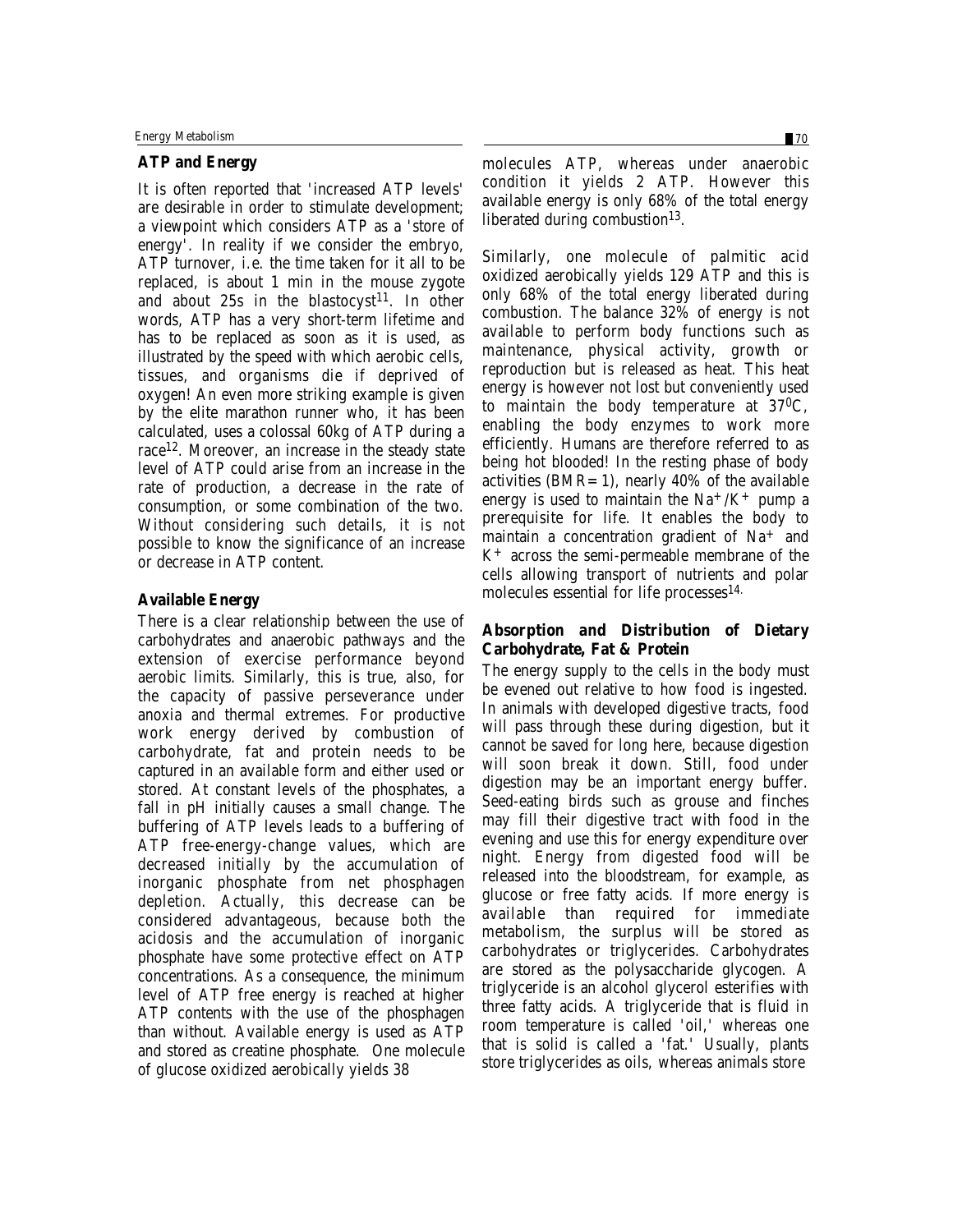### 71 Bangladesh J Med Biochem; 6(2) PAJ Perera, Faiz MMT Marikar

them as fats. The difference between these makes most vegetable oils better for human health than animal fat. The former are less saturated (meaning that have more double carbon bounds) and do not contain cholesterol. In marine animals and in insect cuticles, fatty acids can be stored as wax esters. Proteins are also a form of stored energy, but have other primary purposes15.

Cellular respiration metabolizes glucose and releases energy. This process starts with the citric acid cycle. This well-known metabolic pathway transforms the glucose molecule into acetyl coenzyme A, and other pathways transform fat and proteins into this coenzyme. Via anabolic (builds up) and catabolic (breaks down) reactions, fat and carbohydrates (and proteins) can be seen as strategic alternatives for energy storing. For example, surplus glucose may be stored as fat rather than the more natural polymer carbohydrate, glycogen. This explains why humans can get fat from eating carbohydrate-rich food. Before production of body energy from dietary carbohydrate, fat and protein these have to be digested and delivered to the blood as monosaccharide, chylomicron and amino acid respectively<sup>16</sup>. Of these, monosaccharides and amino acids are polar and water soluble. They are absorbed principally via carrier mediated energy dependent mechanisms. Nonpolar fat, on the other hand, having undergone digestion and emulsification is absorbed in the micelle form (diameter $< 0.5$  microns) through the semipermeable membrane of the enterocyte. It is delivered to blood after modification in a water soluble form (chylomicron) (Table 2).

**Table II:** Polar, Non Polar digestion

| Polar                                                                                                                              |                                 |                          |                                                                                                               |  |
|------------------------------------------------------------------------------------------------------------------------------------|---------------------------------|--------------------------|---------------------------------------------------------------------------------------------------------------|--|
| Carbohydrate -> Disaccharide -> Monosaccharide<br>Protein $\longrightarrow$ Amino peptide + Carboxy peptide                        |                                 |                          | Amino acid                                                                                                    |  |
| Non Polar $\longrightarrow$<br>$\text{Fat} \longrightarrow \text{TAG} + \text{DAG} +$<br>$TAG +$<br><b>DAG</b><br>Micelle (TAG $+$ | MAG<br>$+$<br><b>DAG</b><br>$+$ | MAG<br>$\ddot{}$<br>MAG) | + Fatty acid + Glycerol<br>Bile salts + Lecithin $\longrightarrow$ Micelle<br>+ Apo B 54 -> Chylomicron (TAG) |  |

Glycogen occurs in the muscles or in the liver. Since carbohydrates are more oxygen efficient than fat, they are suitable for short-term high power work. Fat, on the other hand, is hydrophobic and

therefore less heavy. Since each fat molecule contains three long fatty acid chains, fat is more energy efficient per gram than carbohydrates and thus suitable for long-term energy storing in the body. The polar molecules that enter the blood via the portal route are processed in the liver before being put out into the general circulation. All monosaccharides delivered to blood are convertible to glucose in the liver before being metabolized. In the liver glucose is first converted to glycogen (Glycogenesis) and stored, some oxidized to provide energy (Glycolysis) and some converted to fat (Lipogenesis) and the balance released into the general circulation to be taken up by other tissues $17$ . The fat synthesized in the liver is secreted into circulation as VLDL particles after addition of apo  $B_{100}$ , phospholipid and cholesterol. The above functions are coordinated by the ratio of [Insulin] / [Glucagon] ratio. A higher ratio (Fed state) promotes the above activities.

**Table III:** Catabolism of Carbohydrates, Fat, Proteins and Lipoprotein

| <b>Carbohydrates</b>               |                                   |                                                                |
|------------------------------------|-----------------------------------|----------------------------------------------------------------|
| Monosaccharide Glucose             |                                   |                                                                |
| $Glucose \longrightarrow Glycogen$ |                                   |                                                                |
| $\rightarrow$ Pyruvate             | CO <sub>2</sub>                   | H <sub>2</sub> 0<br>$+$                                        |
| <b>Fatty acid</b><br>Glucose       | Fat                               |                                                                |
| Glucose                            | Lactate                           | <b>Energy</b><br>$\ddot{}$                                     |
| Fat                                |                                   |                                                                |
| Fat<br>$+$ Apo B 100               | + Phospholipid                    | $Cholesterol \longrightarrow VLDL$                             |
| Proteins                           |                                   |                                                                |
| Amino Acids_<br>keto acids         | CO <sub>2</sub>                   | $+ \rightarrow$ H <sub>2</sub> O                               |
|                                    | G lucose                          |                                                                |
| Lipoprotein                        | $\rightarrow$ Ketone bodies       | H <sub>2</sub> 0<br>$\ddot{}$<br>$\rightarrow$ CO <sub>2</sub> |
| Chylomicron <sub>KFA</sub>         | Chylomicron remnant -> Fatty acid |                                                                |
| FFA                                | $+$ LDL                           | <b>Cholesterol</b>                                             |
|                                    |                                   |                                                                |

More specifically, anabolic processes result in the differentiation and growth of cells, the construction of organs and tissues, and an increase in body size by synthesizing complex biomolecules from basic building blocks. The building blocks are obtained by breaking down organic substrates obtained from the environment, through catabolic pathways, so releasing chemically available energy (i.e. ATP) and/or generating metabolic intermediates used in anabolic pathways $18$ . Although there are at least 30 different amino acids described in nature, 21 are found in mammalian proteins19. The metabolism and the role played by each amino acid are different, even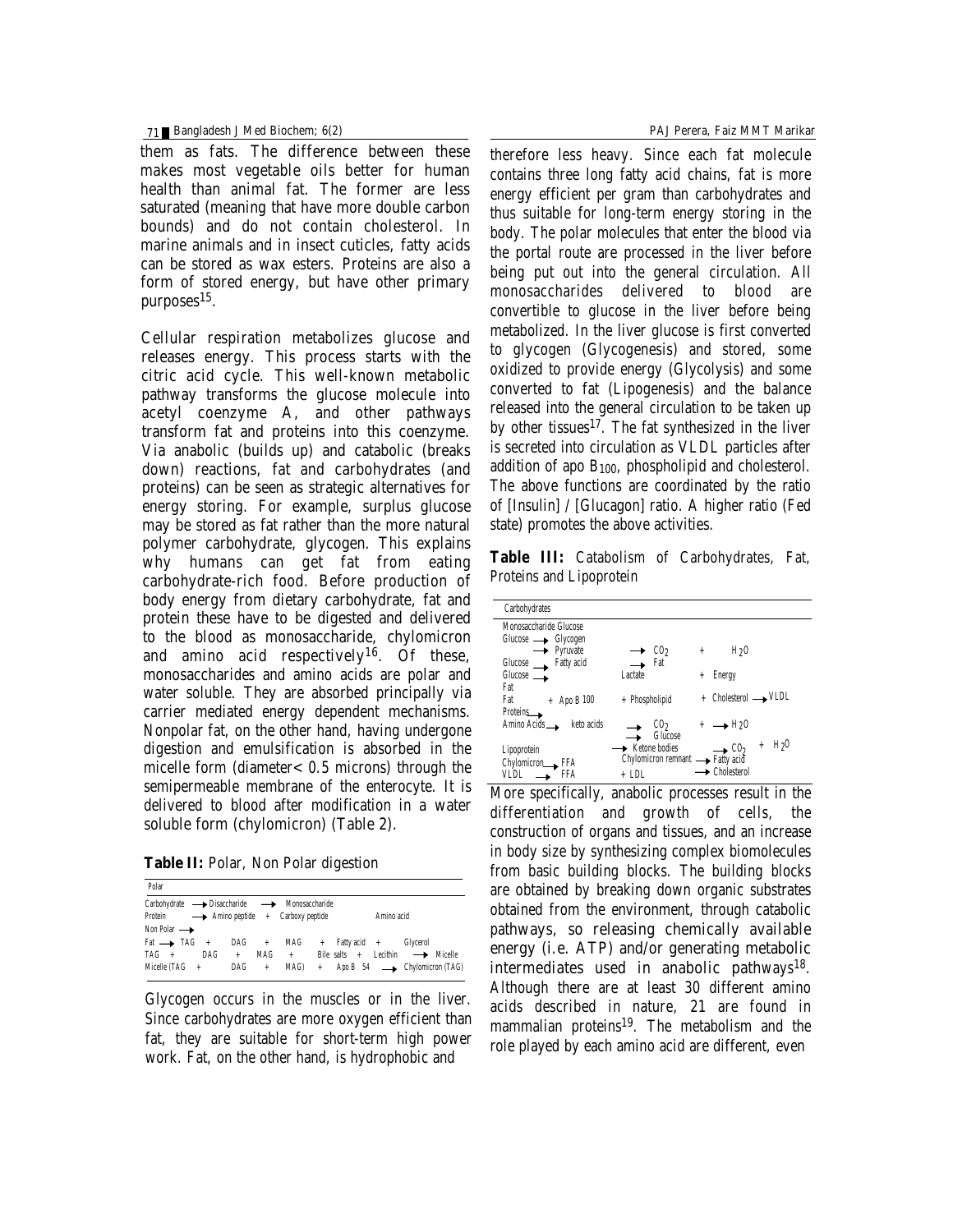though some common aspects can be identified. The free amino acids account for only 1% of the total present in mammals and their total intracellular concentration is one order of magnitude higher than in plasma19. Amino acids that enter the liver via the portal route too undergo processing before being released into circulation. Nearly 60% undergoes oxidation, whilst 20% is used for the synthesis of hepatic (House keeping) proteins and extra hepatic (Export) plasma proteins, whilst the balance 20% is released into the circulation. Of the amino acids released, branched amino acids are avidly taken up by muscle tissues (Rich in catabolic enzymes). When amino acids are oxidized they are first de-aminated to keto acids before being oxidized to CO2 and H2O. To a limited extent, some of the amino acids are converted to glucose (Glucogenic), some to ketones (Ketogenic) and the balance to both glucose and ketones (Glucogenic and ketogenic). Leucine and Lysine are exclusively ketogenic. In the fed state catabolism of amino acid is maintained at a low rate when [Insulin] / [Glucagon] ratio is high. In the fasting state, amino acids that flow into the liver from the muscle act as substrate for the synthesis of glucose (Gluconeogenesis) and ketone bodies (Ketogenesis). However, branched chain amino acids (Leu, Ile and Val) do not leave the muscle, but act as a source of energy (Table 3).

Fat that enters the intestinal cells (Enterocytes) as micelles is processed before being put into the general circulation. In the enterocyte, partially hydrolyzed fat is modified and converted to triacylglycerol (Fat) whilst apo B54 is synthesized to encapsulate the fat so produced, resulting in the synthesis of water soluble chylomicron. If the synthesis of apo B54 is hampered, it will inhibit the release of fat into the blood (Table 3).

Chylomicrons are acted upon by lipoprotein lipase present on the surface of the endothelial cells that line the blood vessels resulting in the release of free fatty acids. Apo  $C_{II}$  on the chylomicron activates this process. The free fatty acids released are bound to albumin and transported to adipose tissue to be stored as fat, but only after it is modified (Composition of the fatty acids) according to the dictates of the human DNA!. Chylomicron remnant

is taken up by the hepatocyte by apo E receptor mediated endocytosis, digested and cholesterol released. The cholesterol is oxidized to bile acids and excreted as liver bile. In addition to chylomicron, VLDL (HDL to a limited extent) too acts as transporter of fatty acid. These lipoproteins are acted upon by lipoprotein lipase during passage through blood vessels releasing fatty acids. LDL particles released by VLDL are taken up by extrahepatic tissue via apo B mediated receptors, internalized, subjected to lysosomal action and the end products released. The apo B receptors released are returned to the surface of the cell to be re-used again. VLDL is an important transport agent for providing fatty acids to tissues. Its importance as a body fuel increases with time after a meal (Table 3).

#### **Fuel Molecules**

Fuel molecules used by the body for energy production include fatty acid, ketone bodies, glucose, lactate, C-skeleton of amino acids, glycerol, TCA cycle intermediates and high energy phosphates. Of these, fatty acid is the fuel most used followed by glucose and ketone bodies. The fuel of choice of all tissues is glucose when in abundance.

#### **Table IV:** Source of fuels used by different organs

| <b>Organ</b> | <b>Source of fuel</b>                                                                                 |
|--------------|-------------------------------------------------------------------------------------------------------|
| Muscle       | Fatty acid is the fuel mostly used by muscle in the postabsorptive state followed                     |
|              | by ketone bodies in the fasting state. In the fed state (Insulin) it is predominantly                 |
|              | glucose.                                                                                              |
|              | Cardiac Muscle In addition to the above muscle fuels , it also uses lactate in preference to liver by |
|              | having lactate dehydrogenase with a lower Km value.                                                   |
| Liver        | Fatty and glucose are the primary fuels, followed by C skeleton of amino acids                        |
|              | and glycerol.                                                                                         |
| Brain        | Glucose is the primary fuel. But in the postabso rptive state it can use ketone                       |
|              | bodies up to a maximum of 50% of its energy requirements in the presence of                           |
|              | glucose. Fatty acid can't be used as albumin bound fatty acid can't cross the blood                   |
|              | brain barrier.                                                                                        |
| Adipose      | It uses glucose in the fed state and fatt y acid and ketone bodies in the                             |
|              | postabsorptive state.                                                                                 |
|              | Red Blood Cells Glucose is the only source of energy                                                  |
|              |                                                                                                       |

#### **Coordination between Fuel Molecules**

There is coordination between fuel molecules when selecting the preferential fuel for combustion under different nutritional states. In doing so some are spared for performing essential functions of the body. **Carbohydrate and fat spare protein**

When a diet comprising of carbohydrate, fat and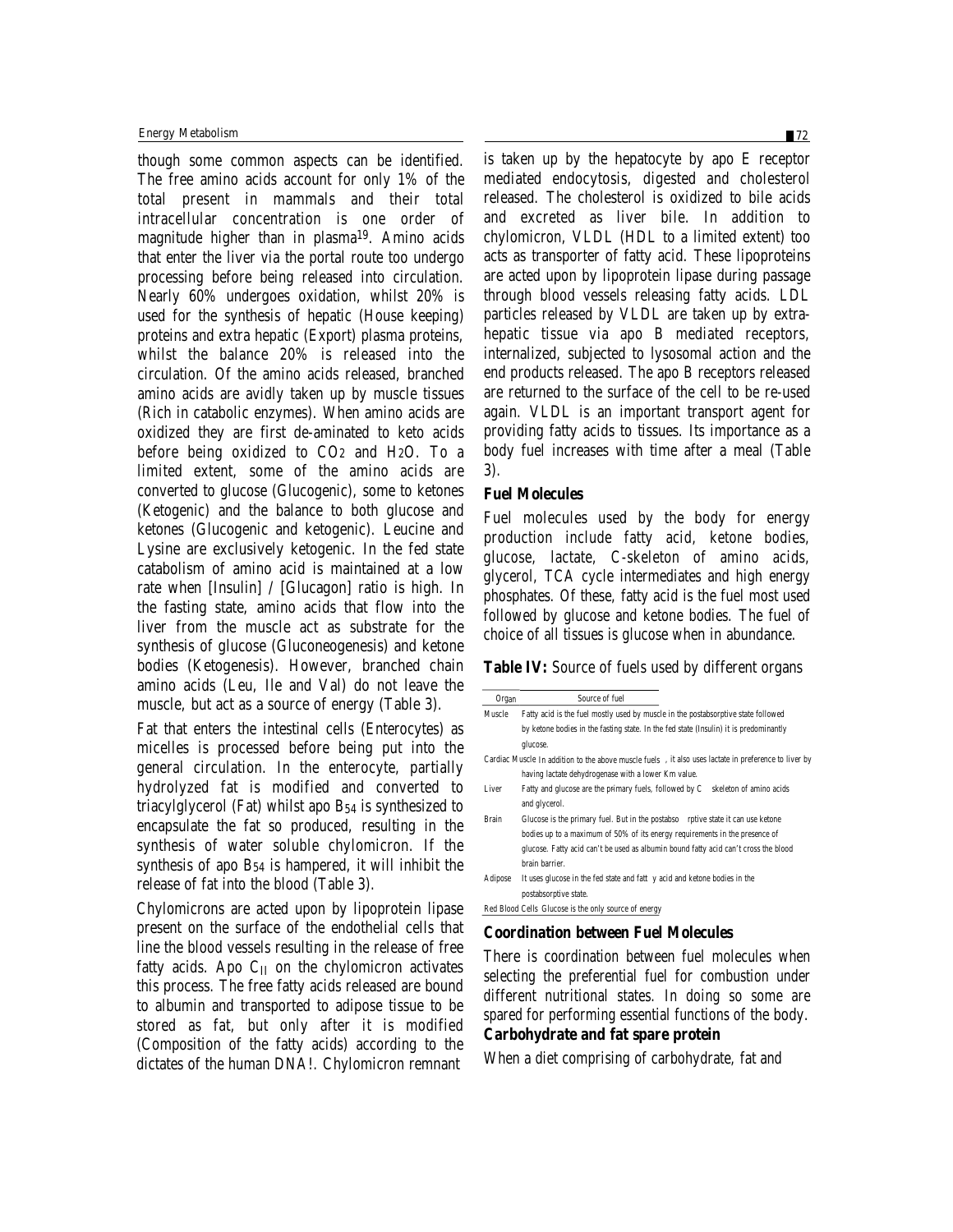protein are consumed, the carbohydrate and fat spare protein from being metabolized for energy purpose. This is done by the following biochemical actions:

## **Insulin**

1. Increase in blood glucose following a meal results in the secretion of insulin after a 2-3 minutes and also after 10 - 20 min. This causes preferential use of glucose as the fuel molecule and also the release of fatty acids from lipoproteins by increasing the activity of lipoprotein lipase for energy purpose.

2. Insulin promotes uptake of amino acids into cells and increases protein synthesis.

3. Insulin increases glycolysis and produces pyruvate. This can be aminated to produce alanine a non essential amino acid that can be used as a substrate for protein synthesis.

4. Increased blood fatty acid level due to activation of lipoprotein lipase promotes oxidation to acetyl CoA. Acetyl CoA activates pyruvate carboxylase to produce oxaloacetate from pyruvate, which when aminated could be used for synthesis of protein.

The above four reactions help the body to preserve body protein for essential functions, avoiding its use for production of energy.

### **Fat spare carbohydrate**

1. Fat when oxidized via β-oxidation produces acetyl CoA as an end product. This product with oxaloacetate produces citrate. Excess citrate helps to slow down the catabolism of glucose by inhibition of Phosphofructokinase (Rate limiting step in glycolysis) through an Allosteric type inhibition.

2. Excess acetyl CoA produced by oxidation of fat enables activation of pyruvate carboxylase, resulting in production of oxaloacetate from pyruvate. It is an intermediate of the gluconeogenesis pathway and can be converted to glucose.

The two reactions above enable oxidation of glucose to be minimized. In fact this is the mechanism available to the body to spare glucose during periods of starvation for provision of glucose to red blood cells and the brain.

# **Markers of Energy Control at Clinically Important Land Marks in the Day**

Fasting State is considered as usually achieved early in the morning 8 h after the night meal. Blood samples collected at this time provide useful information regarding the immediate glycaemic status. Postprandial state means it was achieved 2 h after a normal diet. Random state is considered as blood collected at any time of the day. Here the limits are set so that it takes care of the highest blood glucose reached.

**Table V:** Limitations of fasting to random blood glucose level

| <b>Classification</b>     | <b>Blood Glucose Level (mg/dl)</b>                    |
|---------------------------|-------------------------------------------------------|
| <b>Fasting state</b>      |                                                       |
| Normoglycaemic            | $< 100*$                                              |
| <b>Glucose</b> intolerant | $125 - 100$                                           |
| <b>Diabetic</b>           | >125                                                  |
|                           | * (Originally the cut off was fixed at 110, but later |
|                           | changel to 100 for better protection)                 |
| <b>Postprandial state</b> |                                                       |
| Normoglycaemic            | $>120-140<$                                           |
| <b>Glucose intolerant</b> | 140 - 199                                             |
| <b>Diahetic</b>           | >199                                                  |
| Random state              |                                                       |
| Normoglycaemic            | - 140                                                 |
| <b>Glucose intolerant</b> | 140 - 199                                             |
| <b>Diabetic</b>           | >199                                                  |

## **Energy Metabolism in Diabetics**

Diabeties is becoming an epidemic in the whole world, and is increasingly prevalent in developing countries, due to changes in diet, increased sedentary lifestyles, escalating obesity and an ageing population20. It is a consequence of an imbalance between insulin responsiveness and insulin production. One of the first clinical signs is glucose intolerance, due to insulin resistance of peripheral organs, including liver, fat and muscle, and is initially compensated by increased pancreatic β-cell insulin secretion. Depending on the plasticity of the β-cells, the hyperinsulinemic drive may be sustained indefinitely, or β-cell dysfunction may<br>develop leading to hypoinsulinemia, leading to hypoinsulinemia, hyperglycemia and insulin-dependent diabetes<sup>21</sup>. As a consequence, diabetes is a highly heterogenous disease with many systemic effects. There is derangement in the metabolism of carbohydrate, fat and protein in these patients. This is brought about by a deficiency of insulin or receptors on which they act upon. The principal tissues which are affected are the muscle and adipose tissues. Insulin is necessary for the uptake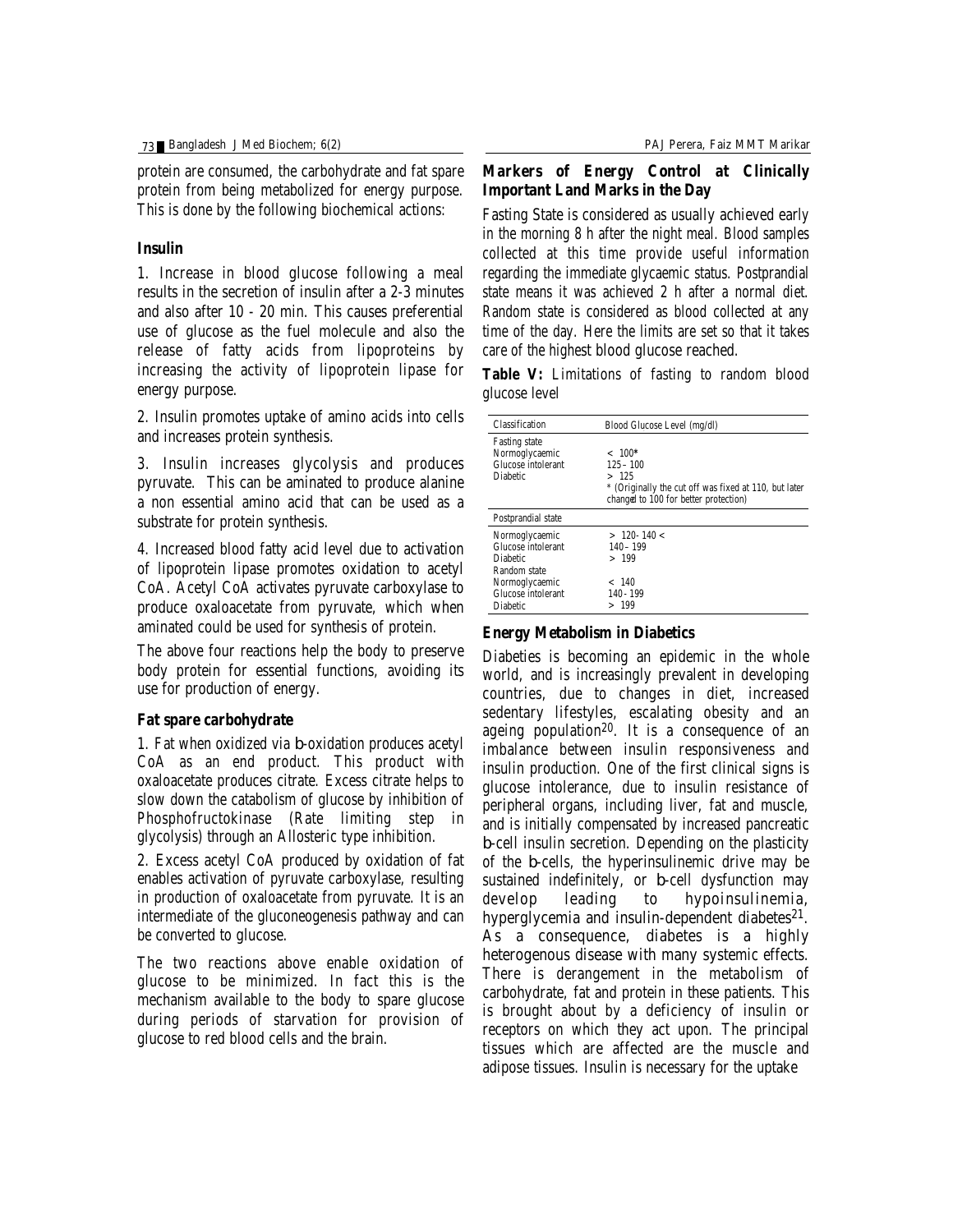Energy Metabolism 74

of glucose into these two tissues. In diabetics, due to reduc uptake of glucose by insulin dependent tissues, there is accumulation of glucose in the blood. Due to relative insulin deficiency, liver produces additional glucose via gluconeogenesis increasing the blood glucose further. Muscle and adipose tissues which are starved of energy via glucose metabolism have to seek the assistance of fuels whose uptake is insulin independent. Fatty acid transport to mitochondria for oxidation is primarily dependent on carnitine fatty acyl transferase. That too is for long chain fatty acids and not for short chain and medium chain fatty acids. Patients with such enzyme deficiency are unable to use fats containing long chain fatty acids, but are able to use fats containing short chain and medium chain fatty acids. For such patients coconut fat is a good source of energy.The diabetic person uses dietary triglycerides in chylomicrons or as endogenously-synthesised triglycerides in very low density lipoproteins (VLDL)<sup>22</sup>. Exogenous and endogenous triglycerides must initially be hydrolysed by endothelium-bound lipoprotein lipase to release free fatty acids for utilisation. Fatty acid is released by adipose tissue as a result of activation of triacylglycerol lipase, in the absence of insulin activity. Its entry into muscle and adipose tissues is not dependent on insulin. Hence it is used as a source of energy. The balance fatty acid is taken up by the liver and converted to ketone bodies, a readily useable fuel source by all tissues except red blood cells. Production of energy from fatty acid and ketone bodies is dependent on the availability of oxaloacetate. Glucose is the main supplier of oxaloacetate. It is produced by carboxylation of the end product of glycolysis, pyruvate. Acetyl CoA is produced as an intermediate product of fatty acid and ketone body oxidation. Its complete oxidation to  $CO<sub>2</sub>$  and  $H<sub>2</sub>O$ depends on its entry into the TCA cycle. Entry of acetyl CoA into the TCA cycle is made possible by its reaction with oxaloacetate, when citrate is formed. Therefore in the case of diabetics fatty acid and ketone bodies are main sources of energy. Glucose plays a small role in supplying energy to red blood cells and part of the energy to the brain and acting as a source of oxaloacetate for oxidation of acetyl CoA, the main intermediate product of oxidations<sup>23</sup>.

# **Energy Metabolism in the Fasting State Postabsorptive State**

Fasting refers to person who has missed one or more major meals. If the person continues to deprive him of food for longer periods of time, then the condition is referred to as starvation and could be considered a chronic condition. In the fasting state, [Insulin] / [Glucagon] ratio is reduced and cortisol level is increased. The postabsorptive state commences when the last nutrient is absorbed from the previous meal and continues until the next meal or for approximately 12 h during a normal overnight fast. Metabolically, it is the period when there is a transition from exogenous energy consumption to reliance on endogenous energy sources. The release from the liver of approximately 200-250 g of glucose per day or 8- 10 g per hour balances the rate of glucose utilization of the brain and other tissues. During an overnight fast, a significant proportion of the glucose requirements are met by the breakdown of liver glycogen. The remaining glucose is formed from noncarbohydrate sources: glycerol (from triacylgylcerols), pyruvate, and lactate (from muscle). This result in the increase in the following biochemical activities:

1. Gluconeogenesis in the liver is increased

2. Hydrolysis of triacylglycerol in the adipose tissues is increased

- 3. Ketogenesis in the liver is increased
- 4. Protein catabolism in the muscle is increased

## **Gluconeogenesis**

In the fasting state blood glucose reaches a minimal level as food eaten earlier has been completely digested, absorbed and mobilized. Therefore in order to satisfy the minimum requirement necessary to maintain body functions a blood glucose level of 80 - 100 mg/dl is established. Gluconeogenesis is the only pathway available to achieve this goal and the organs involved in order of importance are liver and kidney. The major substrates for gluconeogenesis are amino acids, glycerol and lactate in addition to TCA cycle intermediates. Muscle provides most of the amino acids by catabolism of labile proteins, adipose tissues provide glycerol by hydrolysis of stored fat and red blood cells provide lactate by anaerobic oxidation of glucose. Cortisol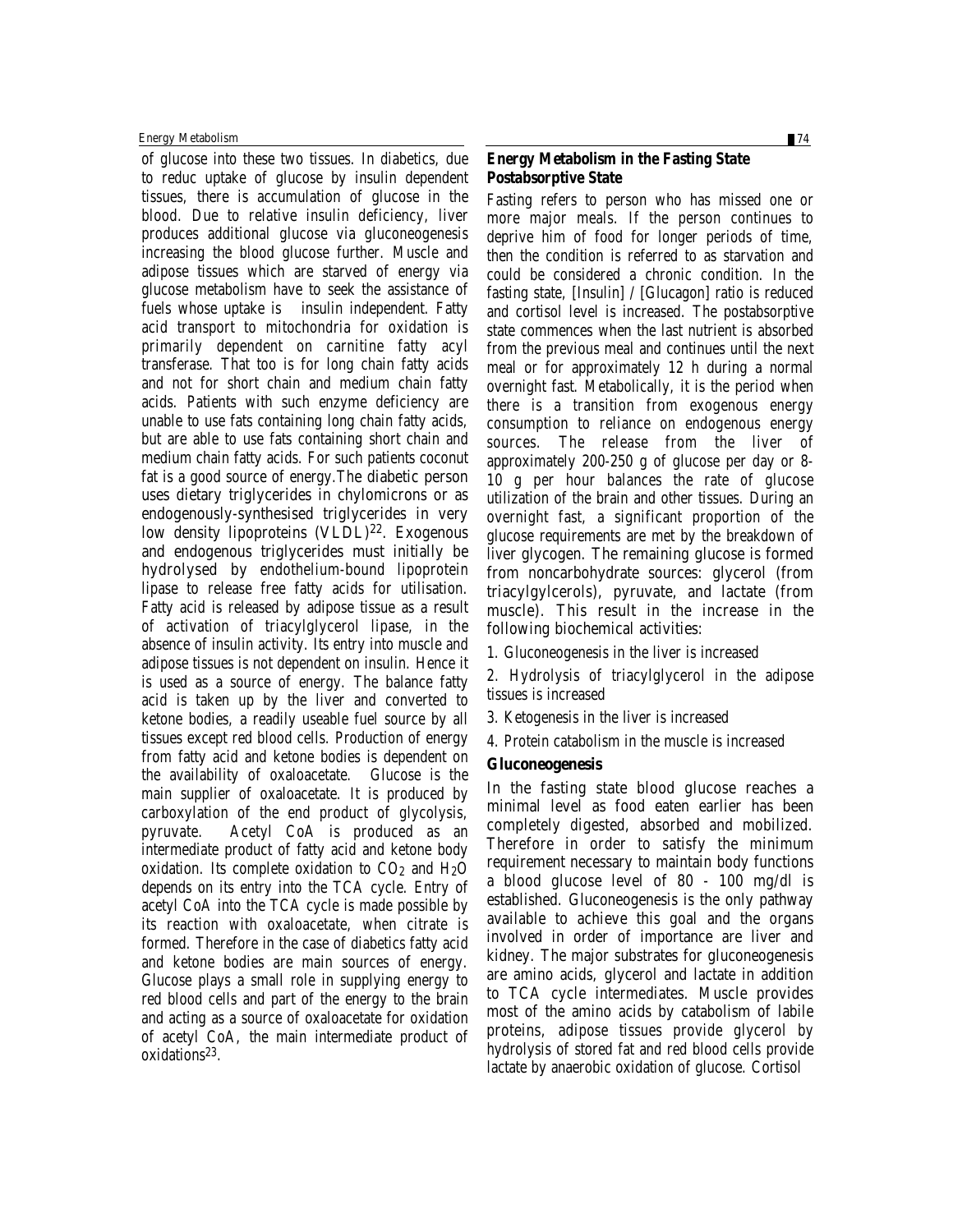and glucagon increase the activity of the three irreversible, regulatory steps of the gluconeogenesis pathway and increase the propensity of glucose production. At times the glucose production may shoot off the mark and in this case insulin will be secreted, glycogenesis activated and blood glucose brought within normal limits<sup>24</sup>.

# **Ketogenesis**

They are synthesized during fatty acid oxidation in the liver. An intermediate product of fatty acid oxidation is acetyl CoA. When acetyl CoA is in excess it is converted to ketone bodies. The principal pathway of its synthesis is via HMG CoA, an important intermediate in cholesterol metabolism. Ketone bodies provide energy to most tissues, except the red blood cells. The rapidity with which it is oxidized is so great that it is not able to reach high blood levels that glucose attains. This is due to the fact that there are only few bottle necks in the pathway to its complete oxidations. Blood ketone body level is increased when excessive amount of fatty acid is oxidized, especially when glucose is limiting25.

### **Energy Metabolism in Starvation**

In a normal adult, resting energy expenditure is proportional to lean body mass. Prolonged fasting is associated with a loss of lean body mass and in a reduction in resting energy expenditure. Fourteen to 21 days after commencing a starvation diet there is a 15% reduction in resting energy expenditure. However, at this time there is only a 5% reduction in lean body mass. Clearly, another mechanism contributes to the decreased resting energy expenditure observed in early starvation<sup>26</sup>.

A number of hormonal changes occur as a response to starvation that may alter resting energy expenditure. Decreased activity of 50 monodeiodinase in the liver and peripheral tissues resulting in a reduction in the conversion of thyroxine  $(T_4)$  to the metabolically active form, triiodothyronine (T3), has been observed within hours to days in patients on a starvation diet. This effect is modified by both the carbohydrate intake and the total energy content of the diet. However, the mechanism linking

low circulating  $T_3$  levels to decreased resting energy expenditure in starvation is not well understood. Catecholamine secretion and turnover is decreased in uncomplicated starvation. This is clinically recognized as a reduction of core temperature, heart rate, and blood pressure in patients during starvation. Another factor contributing to the reduced resting energy expenditure observed in patients during starvation may be a reduction in the activity of the sodium-potassium pump. The activity of this pump is influenced by circulating T3, catecholamines, and insulin all known to be altered in starvation. There is evidence that in prolonged starvation increased intracellular sodium and decreased intracellular potassium are linked to decreased pumping of sodium from cells<sup>27</sup>.

It is an extension of the fasting state. The pathways which provide energy to the body in the fasting state are continued here to provide energy under life threatening conditions, such as hypoglycemia and ketosis. When the blood glucose level falls below 40 mg/dl a state of unconsciousness is likely to appear. In this state blood fatty acid level and ketone body levels are increased. The blood glucose level falls below the normal range making it difficult for normal functions to be performed at the normal rate. This makes the body to keep away from normal activities and induces it to rest preserving the energy status, a feature seen in children with PED. At this point of life muscle is wasted and the body depends on glycerol released by hydrolysis of fat remaining in the body to provide the vital substrate necessary to produce glucose in the liver. The toxicity due to accumulation of excess ketone bodies in the blood is partially overcome by increased exhalation of acetone and CO2 and urinary excretion of ketone bodies. If an infusion of glucose is given to a starving person most of the biochemical derangements slowly disappear, resulting in a change towards normalcy in the fuel energy status<sup>28</sup>. Death will occur when there is a failure to replenish fuel stores and insufficient available energy to maintain essential bodily functions. Because fat is the predominant source of energy, the time until death in uncomplicated fasting will depend on the size of the prefasting fat stores. In a normal adult, fat stores will be sufficient to sustain life for